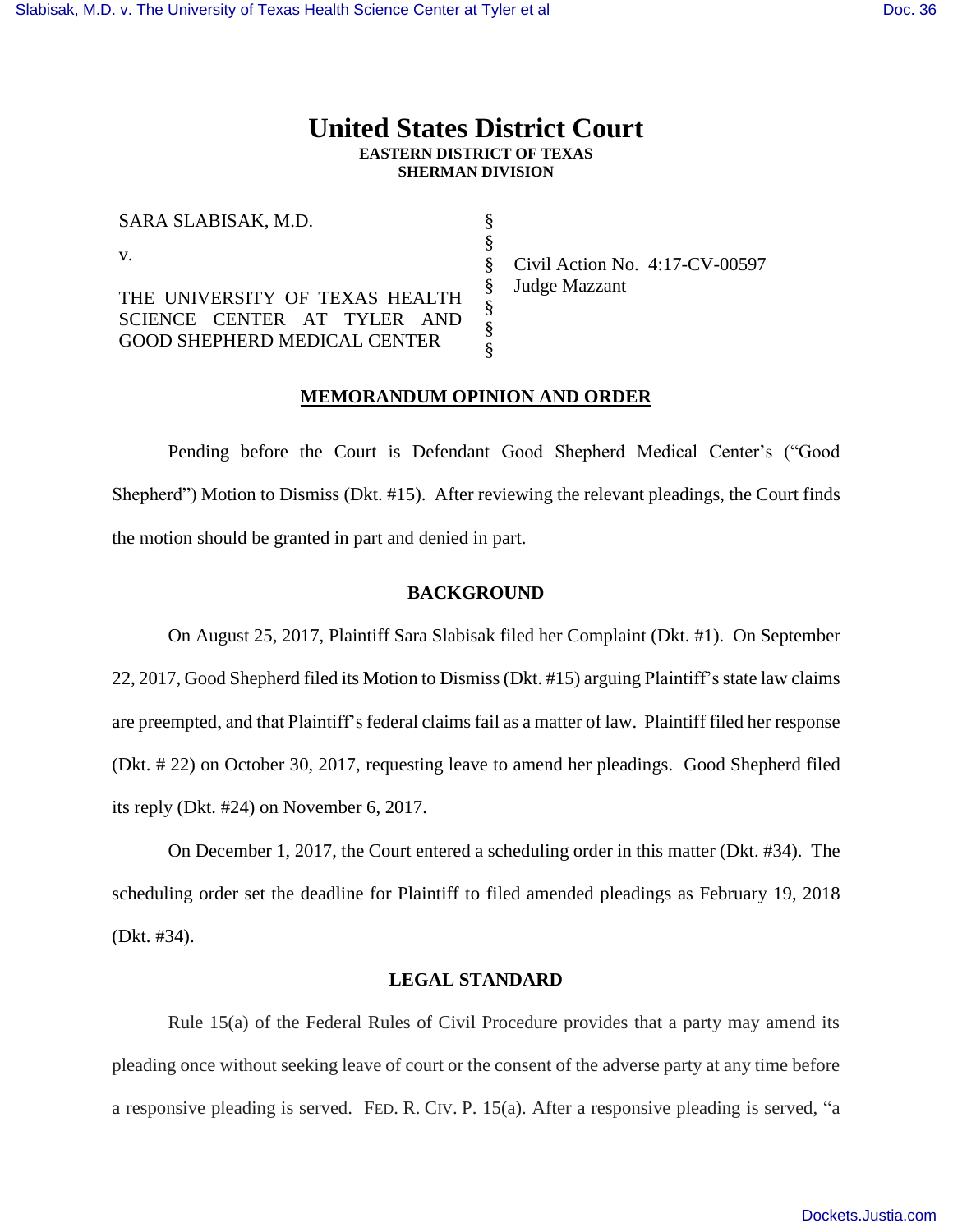party may amend only with the opposing party's written consent or the court's leave." *Id.* Rule 15(a) instructs the court to "freely give leave when justice so requires." *Id.* The rule "evinces a bias in favor of granting leave to amend." *Jones v. Robinson Prop. Grp., L.P.*, 427 F.3d 987, 994 (5th Cir. 2005) (quoting *Lyn–Lea Travel Corp. v. Am. Airlines, Inc.*, 283 F.3d 282, 286 (5th Cir. 2002)). But leave to amend "is not automatic." *Matagorda Ventures, Inc. v. Travelers Lloyds Ins. Co.*, 203 F. Supp. 2d 704, 718 (S.D. Tex. 2000) (citing *Dussouy v. Gulf Coast Inv. Corp.*, 660 F.2d 594, 598 (5th Cir. 1981)). Whether to allow amendment "lies within the sound discretion of the district court." *Little v. Liquid Air Corp.*, 952 F.2d 841, 845–46 (5th Cir. 1992). A district court reviewing a motion to amend pleadings under Rule 15(a) may consider "whether there has been 'undue delay, bad faith or dilatory motive, . . . undue prejudice to the opposing party, and futility of amendment.'" *Jacobsen v. Osborne*, 133 F.3d 315, 318 (5th Cir. 1998) (quoting *In re Southmark Corp.*, 88 F.3d 311, 314–15 (5th Cir. 1996)).

The Court has discretion to deny a motion to amend if amendment would be futile. *Stripling v. Jordan Prod. Co.*, 234 F.3d 863, 872–73 (5th Cir. 2000) (citation omitted). Futility in the context of an amended complaint means that the amended complaint would fail to state a claim upon which relief could be granted. *Id.* at 873. The same standard of legal sufficiency applies as it would under Rule 12(b)(6). *Id.*

#### **ANALYSIS**

Good Shepherd claims the Texas Commission on Human Rights Act ("TCHRA") preempts Plaintiff's state law claims. Plaintiff does not dispute this. As such, the Court finds that Plaintiff's state law claims should be dismissed.

Good Shepherd further argues that Plaintiff's federal law claims fail as a matter of law. In her response, Plaintiff does not address the merits of Good Shepherd's arguments, but instead